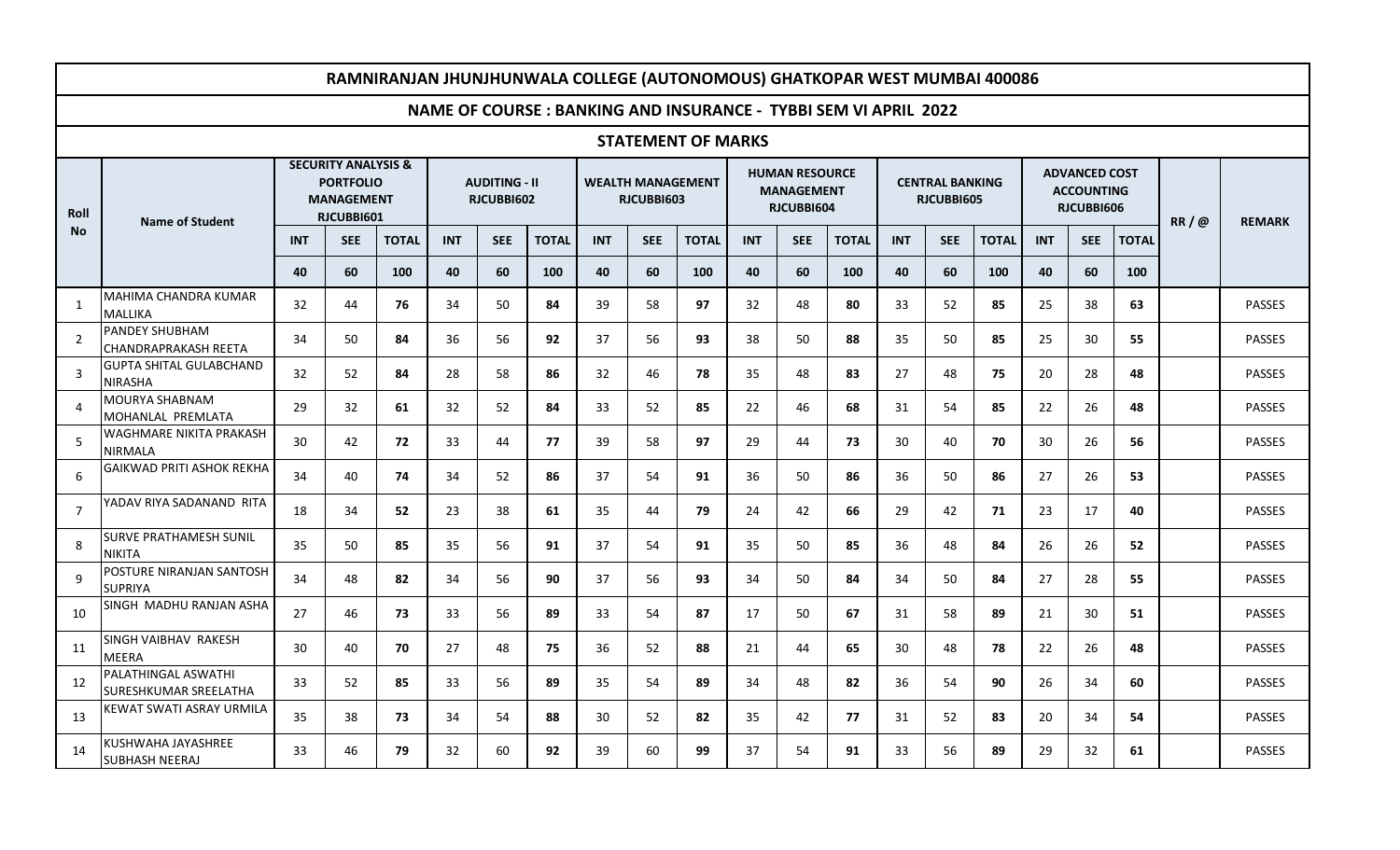| RAMNIRANJAN JHUNJHUNWALA COLLEGE (AUTONOMOUS) GHATKOPAR WEST MUMBAI 400086 |                                                        |                                                                                       |                 |              |                                    |            |                                                                        |            |                                        |                           |                                                          |            |              |            |                                      |              |            |                                                         |              |      |               |
|----------------------------------------------------------------------------|--------------------------------------------------------|---------------------------------------------------------------------------------------|-----------------|--------------|------------------------------------|------------|------------------------------------------------------------------------|------------|----------------------------------------|---------------------------|----------------------------------------------------------|------------|--------------|------------|--------------------------------------|--------------|------------|---------------------------------------------------------|--------------|------|---------------|
|                                                                            |                                                        |                                                                                       |                 |              |                                    |            | <b>NAME OF COURSE: BANKING AND INSURANCE - TYBBI SEM VI APRIL 2022</b> |            |                                        |                           |                                                          |            |              |            |                                      |              |            |                                                         |              |      |               |
|                                                                            |                                                        |                                                                                       |                 |              |                                    |            |                                                                        |            |                                        | <b>STATEMENT OF MARKS</b> |                                                          |            |              |            |                                      |              |            |                                                         |              |      |               |
| Roll                                                                       | <b>Name of Student</b>                                 | <b>SECURITY ANALYSIS &amp;</b><br><b>PORTFOLIO</b><br><b>MANAGEMENT</b><br>RJCUBBI601 |                 |              | <b>AUDITING - II</b><br>RJCUBBI602 |            |                                                                        |            | <b>WEALTH MANAGEMENT</b><br>RJCUBBI603 |                           | <b>HUMAN RESOURCE</b><br><b>MANAGEMENT</b><br>RJCUBBI604 |            |              |            | <b>CENTRAL BANKING</b><br>RJCUBBI605 |              |            | <b>ADVANCED COST</b><br><b>ACCOUNTING</b><br>RJCUBBI606 |              | RR/@ | <b>REMARK</b> |
| <b>No</b>                                                                  |                                                        | <b>INT</b>                                                                            | <b>SEE</b>      | <b>TOTAL</b> | <b>INT</b>                         | <b>SEE</b> | <b>TOTAL</b>                                                           | <b>INT</b> | <b>SEE</b>                             | <b>TOTAL</b>              | <b>INT</b>                                               | <b>SEE</b> | <b>TOTAL</b> | <b>INT</b> | <b>SEE</b>                           | <b>TOTAL</b> | <b>INT</b> | <b>SEE</b>                                              | <b>TOTAL</b> |      |               |
|                                                                            |                                                        | 40                                                                                    | 60              | 100          | 40                                 | 60         | 100                                                                    | 40         | 60                                     | 100                       | 40                                                       | 60         | 100          | 40         | 60                                   | 100          | 40         | 60                                                      | 100          |      |               |
| 15                                                                         | <b>JHA ABHISHEK</b><br><b>CHANDRAKANT USHA</b>         | 35                                                                                    | 44              | 79           | 35                                 | 50         | 85                                                                     | 38         | 56                                     | 94                        | 34                                                       | 48         | 82           | 34         | 52                                   | 86           | 24         | 36                                                      | 60           |      | <b>PASSES</b> |
| 16                                                                         | IPATIL PRATIKSHA SANJAY<br><b>SHOBHA</b>               | 29                                                                                    | 42              | 71           | 34                                 | 50         | 84                                                                     | 37         | 58                                     | 95                        | 33                                                       | 50         | 83           | 30         | 50                                   | 80           | 31         | 42                                                      | 73           |      | <b>PASSES</b> |
| 17                                                                         | PEDNEKAR ANAGHA JAYWANT<br>JAYSHREE                    | 30                                                                                    | 46              | 76           | 35                                 | 46         | 81                                                                     | 39         | 58                                     | 97                        | 32                                                       | 50         | 82           | 31         | 48                                   | 79           | 28         | 42                                                      | 70           |      | <b>PASSES</b> |
| 18                                                                         | CHAVAN MANSI SANJAY<br><b>SHIVANI</b>                  | 28                                                                                    | 36              | 64           | 35                                 | 52         | 87                                                                     | 39         | 54                                     | 93                        | 32                                                       | 46         | 78           | 29         | 46                                   | 75           | 30         | 28                                                      | 58           |      | <b>PASSES</b> |
| 19                                                                         | PUJARI JAYA GURUNATH<br><b>RENUKA</b>                  | 31                                                                                    | 36              | 67           | 34                                 | 44         | 78                                                                     | 35         | 54                                     | 89                        | 33                                                       | 50         | 83           | 30         | 54                                   | 84           | 23         | 32                                                      | 55           |      | <b>PASSES</b> |
| 20                                                                         | <b>SUBHASH JYOTI SUBHASH</b><br>SHIRSAT ROHINI SHIRSAT | 24                                                                                    | 32 <sub>2</sub> | 56           | 28                                 | 54         | 82                                                                     | 36         | 44                                     | 80                        | 29                                                       | 44         | 73           | 21         | 44                                   | 65           | 23         | 26                                                      | 49           |      | PASSES        |
| 21                                                                         | <b>GUPTA ROHITKUMAR</b><br>JAYPRAKASH CHANDA           | 32                                                                                    | 50              | 82           | 30                                 | 52         | 82                                                                     | 35         | 52                                     | 87                        | 32                                                       | 48         | 80           | 35         | 50                                   | 85           | 27         | 32                                                      | 59           |      | PASSES        |
| 22                                                                         | KUDVE HARSH MADHUKAR<br><b>MANALI</b>                  | 30                                                                                    | 44              | 74           | 35                                 | 46         | 81                                                                     | 40         | 58                                     | 98                        | 31                                                       | 48         | 79           | 34         | 50                                   | 84           | 27         | 40                                                      | 67           |      | <b>PASSES</b> |
| 23                                                                         | QURESHI SAMA PARVEEN<br>MOHAMMAD SHAFIQUE              | 25                                                                                    | 32              | 57           | 32                                 | 44         | 76                                                                     | 36         | 56                                     | 92                        | 26                                                       | 36         | 62           | 30         | 42                                   | 72           | 23         | 32                                                      | 55           |      | PASSES        |
| 24                                                                         | MORE GAURI NAMDEO<br><b>JAYASHREE</b>                  | 29                                                                                    | 38              | 67           | 37                                 | 56         | 93                                                                     | 33         | 52                                     | 85                        | 34                                                       | 42         | 76           | 35         | 52                                   | 87           | 29         | 34                                                      | 63           |      | <b>PASSES</b> |
| 25                                                                         | <b>VISHWAKARMA KIRAN</b><br>SHOBNATH URMILA            | 26                                                                                    | 36              | 62           | 32                                 | 52         | 84                                                                     | 38         | 58                                     | 96                        | 28                                                       | 42         | 70           | 33         | 42                                   | 75           | 24         | 26                                                      | 50           |      | <b>PASSES</b> |
| 26                                                                         | <b>SHUKLA SARVESH</b><br>JAYPRAKASH GIRIJA             | 34                                                                                    | 46              | 80           | 32                                 | 60         | 92                                                                     | 39         | 60                                     | 99                        | 37                                                       | 54         | 91           | 33         | 56                                   | 89           | 29         | 32                                                      | 61           |      | <b>PASSES</b> |
| 27                                                                         | <b>TELORE SATISH SUBHASH</b><br>LAXMI                  | 36                                                                                    | 44              | 80           | 35                                 | 56         | 91                                                                     | 37         | 54                                     | 91                        | 37                                                       | 50         | 87           | 36         | 48                                   | 84           | 26         | 26                                                      | 52           |      | <b>PASSES</b> |
| 28                                                                         | MIRGULE SAYALI NITIN<br>VRUSHALI                       | 35                                                                                    | 40              | 75           | 17                                 | 52         | 69                                                                     | 35         | 54                                     | 89                        | 34                                                       | 50         | 84           | 36         | 52                                   | 88           | 24         | 26                                                      | 50           |      | <b>PASSES</b> |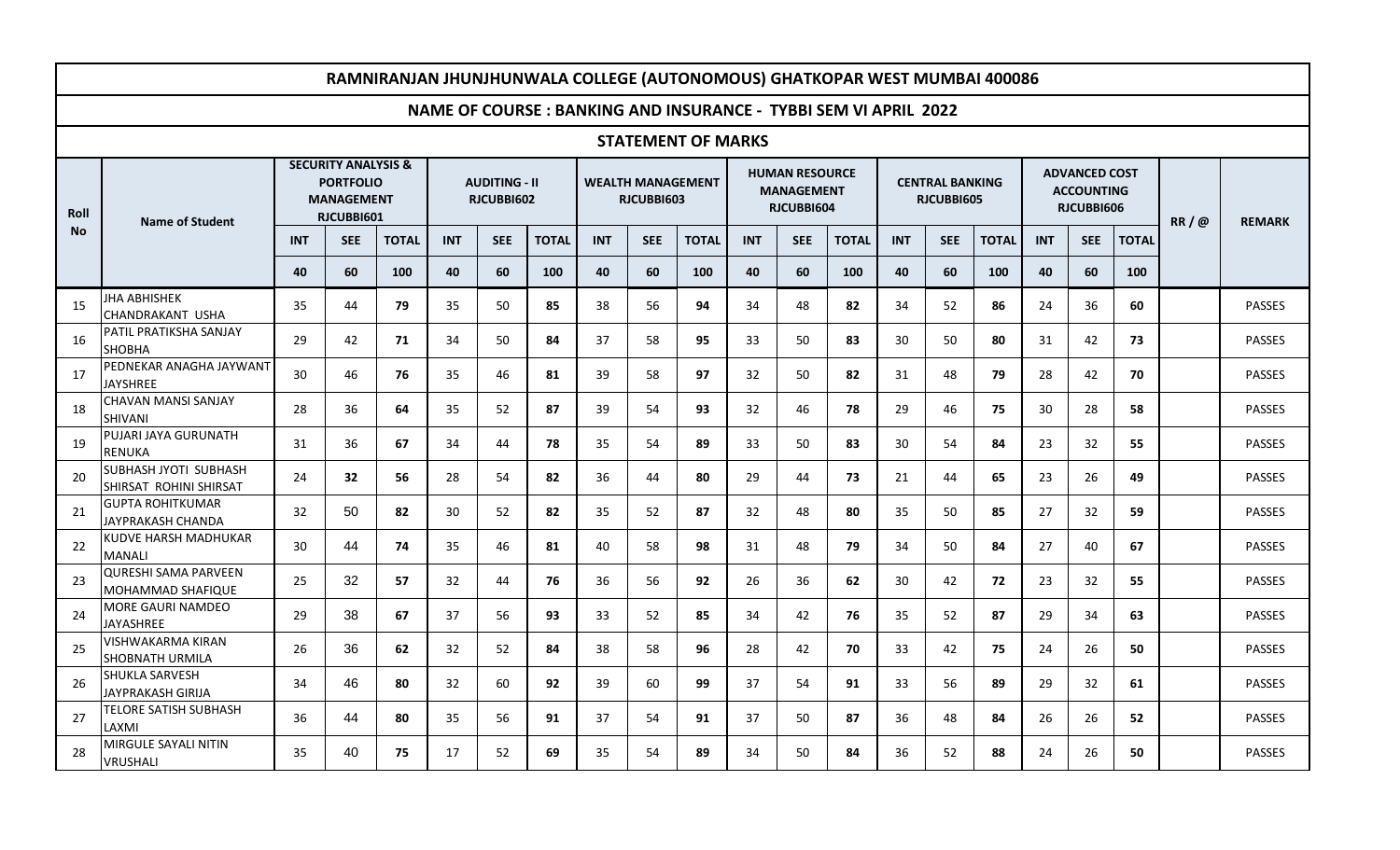|           | RAMNIRANJAN JHUNJHUNWALA COLLEGE (AUTONOMOUS) GHATKOPAR WEST MUMBAI 400086 |                                                                                       |            |              |            |                                    |              |            |            |                           |            |                                                          |              |            |                                      |              |            |                                                         |              |      |               |
|-----------|----------------------------------------------------------------------------|---------------------------------------------------------------------------------------|------------|--------------|------------|------------------------------------|--------------|------------|------------|---------------------------|------------|----------------------------------------------------------|--------------|------------|--------------------------------------|--------------|------------|---------------------------------------------------------|--------------|------|---------------|
|           | NAME OF COURSE: BANKING AND INSURANCE - TYBBI SEM VI APRIL 2022            |                                                                                       |            |              |            |                                    |              |            |            |                           |            |                                                          |              |            |                                      |              |            |                                                         |              |      |               |
|           |                                                                            |                                                                                       |            |              |            |                                    |              |            |            | <b>STATEMENT OF MARKS</b> |            |                                                          |              |            |                                      |              |            |                                                         |              |      |               |
| Roll      | <b>Name of Student</b>                                                     | <b>SECURITY ANALYSIS &amp;</b><br><b>PORTFOLIO</b><br><b>MANAGEMENT</b><br>RJCUBBI601 |            |              |            | <b>AUDITING - II</b><br>RJCUBBI602 |              |            | RJCUBBI603 | <b>WEALTH MANAGEMENT</b>  |            | <b>HUMAN RESOURCE</b><br><b>MANAGEMENT</b><br>RJCUBBI604 |              |            | <b>CENTRAL BANKING</b><br>RJCUBBI605 |              |            | <b>ADVANCED COST</b><br><b>ACCOUNTING</b><br>RJCUBBI606 |              | RR/@ | <b>REMARK</b> |
| <b>No</b> |                                                                            | <b>INT</b>                                                                            | <b>SEE</b> | <b>TOTAL</b> | <b>INT</b> | <b>SEE</b>                         | <b>TOTAL</b> | <b>INT</b> | <b>SEE</b> | <b>TOTAL</b>              | <b>INT</b> | <b>SEE</b>                                               | <b>TOTAL</b> | <b>INT</b> | <b>SEE</b>                           | <b>TOTAL</b> | <b>INT</b> | <b>SEE</b>                                              | <b>TOTAL</b> |      |               |
|           |                                                                            | 40                                                                                    | 60         | 100          | 40         | 60                                 | 100          | 40         | 60         | 100                       | 40         | 60                                                       | 100          | 40         | 60                                   | 100          | 40         | 60                                                      | 100          |      |               |
| 29        | SINGH ASHUTOSH DINESH<br><b>KUMAR ANITA</b>                                | 22                                                                                    | 50         | 72           | 29         | 56                                 | 85           | 30         | 56         | 86                        | 33         | 48                                                       | 81           | 30         | 50                                   | 80           | 20         | 28                                                      | 48           |      | PASSES        |
| 30        | <b>QURESHI REHAN ASIF</b><br><b>SHEHNAAZ</b>                               | <b>RESERVED</b>                                                                       |            |              |            |                                    |              |            |            |                           |            |                                                          |              |            |                                      |              |            |                                                         |              |      |               |
| 31        | <b>SHUKLA ANNU RAVINDRA</b><br><b>KUMAR BINDU</b>                          | 39                                                                                    | 54         | 93           | 40         | 58                                 | 98           | 39         | 56         | 95                        | 37         | 52                                                       | 89           | 33         | 54                                   | 87           | 28         | 36                                                      | 64           |      | <b>PASSES</b> |
| 32        | KHAN NAVED NOOR MOHD<br>KHAN SHEHNAZ                                       | 35                                                                                    | 50         | 85           | 35         | 50                                 | 85           | 37         | 58         | 95                        | 36         | 48                                                       | 84           | 35         | 50                                   | 85           | 21         | 36                                                      | 57           |      | <b>PASSES</b> |
| 33        | YADAV RICHA RAMASHANKAR<br><b>ASHA</b>                                     | 31                                                                                    | 36         | 67           | 31         | 54                                 | 85           | 36         | 42         | 78                        | 28         | 44                                                       | 72           | 33         | 52                                   | 85           | 18         | 26                                                      | 44           |      | PASSES        |
| 34        | RAI AAYUSH KUMAR GIRISH<br>RANJANA                                         | 17                                                                                    | 50         | 67           | 31         | 56                                 | 87           | 36         | 54         | 90                        | 32         | 46                                                       | 78           | 31         | 48                                   | 79           | 11         | 29                                                      | 40           |      | <b>PASSES</b> |
| 35        | SINGH PREETI RAJKUMAR<br><b>SUSHEELA</b>                                   | 32                                                                                    | 38         | 70           | 33         | 50                                 | 83           | 37         | 52         | 89                        | 28         | 48                                                       | 76           | 34         | 50                                   | 84           | 23         | 30                                                      | 53           |      | <b>PASSES</b> |
| 36        | YADAV VISHAL SHIVSAGAR<br><b>USHA</b>                                      | 34                                                                                    | 50         | 84           | 34         | 52                                 | 86           | 39         | 56         | 95                        | 36         | 50                                                       | 86           | 34         | 52                                   | 86           | 24         | 38                                                      | 62           |      | <b>PASSES</b> |
| 37        | YADAV SURUCHI SURENDRA<br>MEERA                                            | 35                                                                                    | 42         | 77           | 32         | 54                                 | 86           | 39         | 52         | 91                        | 32         | 46                                                       | 78           | 34         | 54                                   | 88           | 28         | 34                                                      | 62           |      | <b>PASSES</b> |
| 38        | AHMAD SHAFIQ PEER GULAM<br><b>TAJRUN</b>                                   |                                                                                       |            |              |            |                                    |              |            |            |                           |            | <b>RESERVED</b>                                          |              |            |                                      |              |            |                                                         |              |      |               |
| 39        | PAWAR KUNAL HANUMANT<br><b>SUREKHA</b>                                     |                                                                                       |            |              |            |                                    |              |            |            |                           |            | <b>RESERVED</b>                                          |              |            |                                      |              |            |                                                         |              |      |               |
| 40        | <b>SHAIKH SHIFA MEHMOOD</b><br><b>SHABANA</b>                              |                                                                                       |            |              |            |                                    |              |            |            |                           |            | <b>RESERVED</b>                                          |              |            |                                      |              |            |                                                         |              |      |               |
| 41        | KHAN IQRA MATLOOB<br><b>SHAHEEN</b>                                        | 29                                                                                    | 44         | 73           | 37         | 50                                 | 87           | 36         | 52         | 88                        | 35         | 50                                                       | 85           | 33         | 56                                   | 89           | 26         | 30                                                      | 56           |      | <b>PASSES</b> |
| 42        | MOURYA ARADHANA VYAS<br><b>REETA</b>                                       | 26                                                                                    | 38         | 64           | 27         | 48                                 | 75           | 31         | 44         | 75                        | 32         | 44                                                       | 76           | 31         | 40                                   | 71           | 22         | 28                                                      | 50           |      | PASSES        |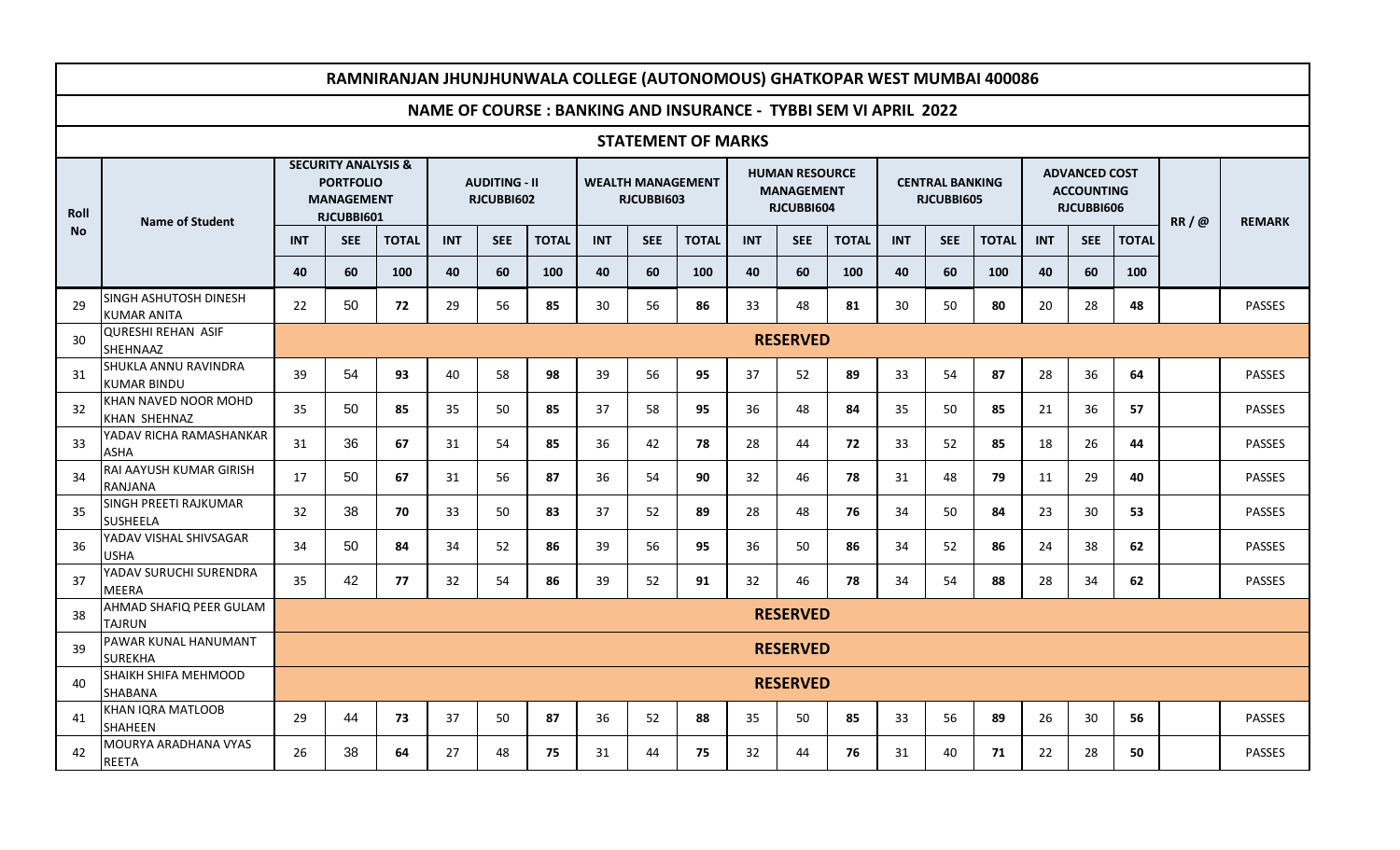|           | RAMNIRANJAN JHUNJHUNWALA COLLEGE (AUTONOMOUS) GHATKOPAR WEST MUMBAI 400086 |                                                                                       |                 |              |                                    |            |              |                                        |            |                           |                                                          |                 |              |            |                                      |              |            |                                                         |              |      |               |
|-----------|----------------------------------------------------------------------------|---------------------------------------------------------------------------------------|-----------------|--------------|------------------------------------|------------|--------------|----------------------------------------|------------|---------------------------|----------------------------------------------------------|-----------------|--------------|------------|--------------------------------------|--------------|------------|---------------------------------------------------------|--------------|------|---------------|
|           | NAME OF COURSE: BANKING AND INSURANCE - TYBBI SEM VI APRIL 2022            |                                                                                       |                 |              |                                    |            |              |                                        |            |                           |                                                          |                 |              |            |                                      |              |            |                                                         |              |      |               |
|           |                                                                            |                                                                                       |                 |              |                                    |            |              |                                        |            | <b>STATEMENT OF MARKS</b> |                                                          |                 |              |            |                                      |              |            |                                                         |              |      |               |
| Roll      | <b>Name of Student</b>                                                     | <b>SECURITY ANALYSIS &amp;</b><br><b>PORTFOLIO</b><br><b>MANAGEMENT</b><br>RJCUBBI601 |                 |              | <b>AUDITING - II</b><br>RJCUBBI602 |            |              | <b>WEALTH MANAGEMENT</b><br>RJCUBBI603 |            |                           | <b>HUMAN RESOURCE</b><br><b>MANAGEMENT</b><br>RJCUBBI604 |                 |              |            | <b>CENTRAL BANKING</b><br>RJCUBBI605 |              |            | <b>ADVANCED COST</b><br><b>ACCOUNTING</b><br>RJCUBBI606 |              | RR/@ | <b>REMARK</b> |
| <b>No</b> |                                                                            | <b>INT</b>                                                                            | <b>SEE</b>      | <b>TOTAL</b> | <b>INT</b>                         | <b>SEE</b> | <b>TOTAL</b> | <b>INT</b>                             | <b>SEE</b> | <b>TOTAL</b>              | <b>INT</b>                                               | <b>SEE</b>      | <b>TOTAL</b> | <b>INT</b> | <b>SEE</b>                           | <b>TOTAL</b> | <b>INT</b> | <b>SEE</b>                                              | <b>TOTAL</b> |      |               |
|           |                                                                            | 40                                                                                    | 60              | 100          | 40                                 | 60         | 100          | 40                                     | 60         | 100                       | 40                                                       | 60              | 100          | 40         | 60                                   | 100          | 40         | 60                                                      | 100          |      |               |
| 43        | <b>DUBEY PRIYA SUDARSHAN</b><br>RENU                                       | 38                                                                                    | 54              | 92           | 40                                 | 58         | 98           | 39                                     | 56         | 95                        | 37                                                       | 52              | 89           | 33         | 56                                   | 89           | 27         | 36                                                      | 63           |      | PASSES        |
| 44        | <b>SINGH KAJAL VIJAY KUMAR</b><br>SINGH NEETA SINGH                        |                                                                                       | <b>RESERVED</b> |              |                                    |            |              |                                        |            |                           |                                                          |                 |              |            |                                      |              |            |                                                         |              |      |               |
| 45        | <b>SHAIKH RUKSANA NIJAMALI</b><br><b>TAHIRABANO</b>                        |                                                                                       | <b>RESERVED</b> |              |                                    |            |              |                                        |            |                           |                                                          |                 |              |            |                                      |              |            |                                                         |              |      |               |
| 46        | KANERI KARINA SATYAWAN<br><b>SARIKA</b>                                    | 4                                                                                     | 36              | 40           | 28                                 | 42         | 70           | 37                                     | 52         | 89                        | 32                                                       | 44              | 76           | 30         | 40                                   | 70           | 29         | 26                                                      | 55           |      | <b>PASSES</b> |
| 47        | SONAWANE SWARAJ ABURAO<br><b>NEELIMA</b>                                   | 28                                                                                    | 42              | 70           | 33                                 | 48         | 81           | 37                                     | 58         | 95                        | 32                                                       | 48              | 80           | 31         | 46                                   | 77           | 28         | 34                                                      | 62           |      | <b>PASSES</b> |
| 48        | JAISWAL SHIVAM<br>ISHYAMBHUVAN PUSHPA                                      | 37                                                                                    | 52              | 89           | 37                                 | 58         | 95           | 38                                     | 58         | 96                        | 36                                                       | 56              | 92           | 36         | 54                                   | 90           | 28         | 36                                                      | 64           |      | <b>PASSES</b> |
| 49        | SINGH SANJANA RAJESH<br><b>BINDU</b>                                       | 30                                                                                    | 36              | 66           | 27                                 | 42         | 69           | 33                                     | 50         | 83                        | 35                                                       | 46              | 81           | 28         | 50                                   | 78           | 25         | 28                                                      | 53           |      | PASSES        |
| 50        | YADAV VIKAS RAMESH<br><b>LALMANI</b>                                       |                                                                                       |                 |              |                                    |            |              |                                        |            |                           |                                                          | <b>RESERVED</b> |              |            |                                      |              |            |                                                         |              |      |               |
| 51        | <b>GUPTA RAVI VIJAY GUPTA</b><br><b>KAUSHALYA GUPTA</b>                    | 35                                                                                    | 50              | 85           | 35                                 | 54         | 89           | 38                                     | 56         | 94                        | 35                                                       | 50              | 85           | 35         | 52                                   | 87           | 25         | 36                                                      | 61           |      | <b>PASSES</b> |
| 52        | YADAV ANKIT KUMAR<br>SANTOSH KUMAR YADAV                                   |                                                                                       |                 |              |                                    |            |              |                                        |            |                           |                                                          | <b>RESERVED</b> |              |            |                                      |              |            |                                                         |              |      |               |
| 53        | SHAIKH NOOR FATIMA MEHDI<br>RAZA TANVIR FATIMA                             | 34                                                                                    | 50              | 84           | 36                                 | 56         | 92           | 37                                     | 54         | 91                        | 36                                                       | 48              | 84           | 36         | 54                                   | 90           | 25         | 26                                                      | 51           |      | <b>PASSES</b> |
| 54        | MONDE SAHIL RAJESH RUPALI                                                  | 31                                                                                    | 44              | 75           | 34                                 | 46         | 80           | 39                                     | 58         | 97                        | 32                                                       | 48              | 80           | 36         | 50                                   | 86           | 27         | 40                                                      | 67           |      | <b>PASSES</b> |
| 55        | <b>DEVADIGA AKSHATA SHEENA</b><br><b>GEETA</b>                             |                                                                                       |                 |              |                                    |            |              |                                        |            |                           |                                                          | <b>RESERVED</b> |              |            |                                      |              |            |                                                         |              |      |               |
| 56        | YADAV VISHAL JANAKRAJ JANT                                                 | 35                                                                                    | 48              | 83           | 35                                 | 52         | 87           | 38                                     | 56         | 94                        | 36                                                       | 50              | 86           | 35         | 52                                   | 87           | 26         | 38                                                      | 64           |      | <b>PASSES</b> |